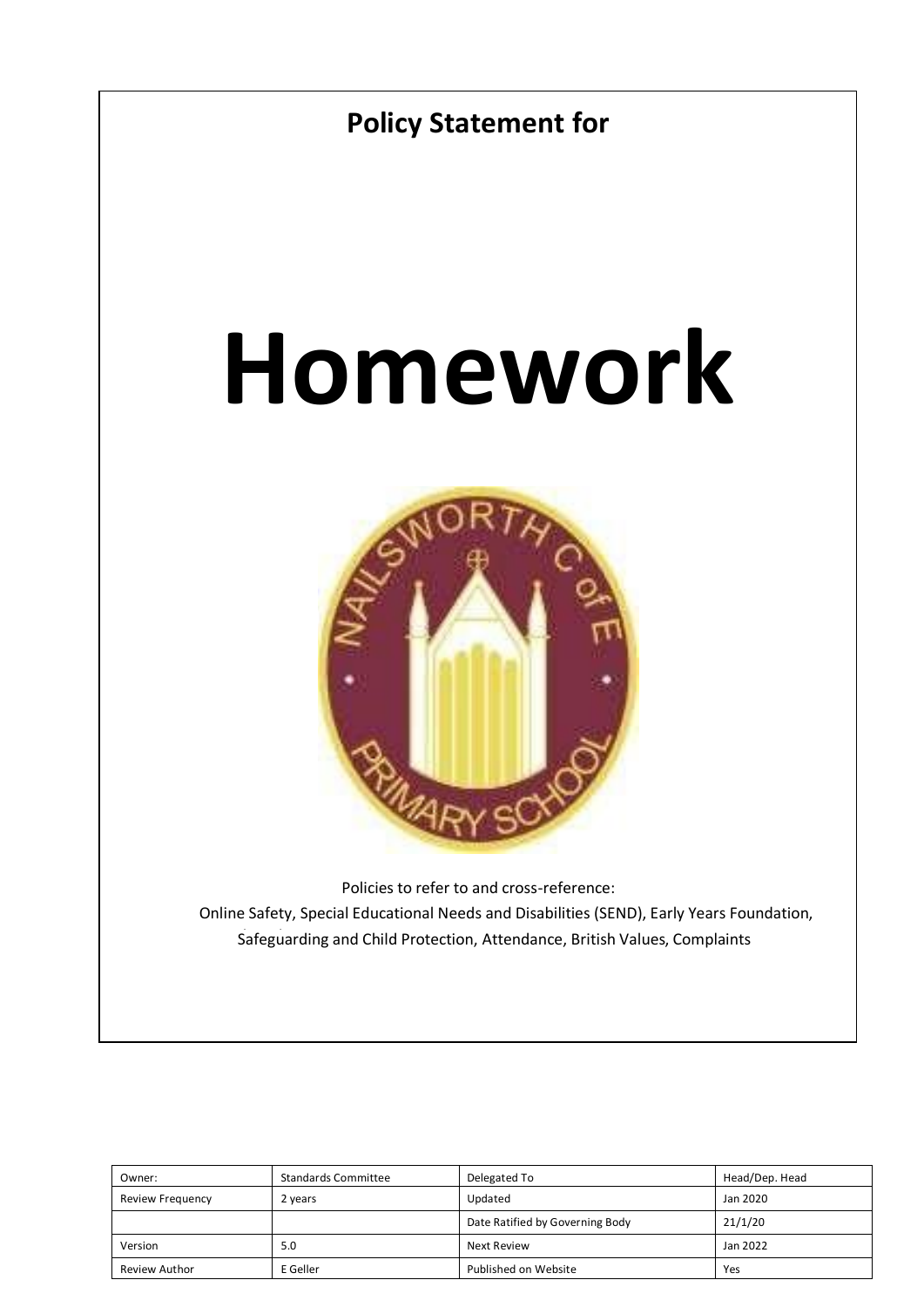## **Rationale for homework at Nailsworth C of E Primary School**

At Nailsworth C of E Primary School, homework is considered a very important part of a child's education, which can add much to a child's development. One of the aims of our teaching is for children to develop as successful learners. Homework encompasses a whole variety of activities instigated by teachers and parents to support the children's learning. For example, parents who spend time reading stories to their children before bedtime are helping with homework.

We believe that doing homework is one of the ways in which children can begin to participate fully in their own journey of learning. This is most successful when it's supported by adults at home.

Homework plays a positive role in raising a child's level of attainment. However, we also acknowledge the important role of play and free time in a child's growth and development. While homework is important, it should not prevent children from taking part in the activities of various out-of-school clubs and of other organisations. We believe that children develop their interests and skills to the full only when parents/carers encourage them to make maximum use of the opportunities available outside school.

# **Aims and objectives**

The aims and objectives of homework are:

- to enable pupils to make maximum progress in their academic and social development;
- to help pupils develop a love of learning;
- to promote cooperation between home and school in supporting each child's learning;
- to consolidate and reinforce the learning done in school, and to allow children to practice skills taught in lessons;
- to help children develop good work habits for the future;
- to allow children and parents/carers to enjoy the learning process together.

## **Types of homework**

Staff and pupils regard homework as an integral part of the curriculum – it is planned and prepared alongside all other programmes of learning.

We set a variety of homework activities. These may be presented in a range of formats:

• "Scrapbook" activities. Each child is given a scrapbook containing a menu of tasks completed. The child then selects a task of their choice from the menu to complete each week. We encourage parents/carers to become fully involved in the learning process with their child, to make each task as rewarding as possible.

| Owner:                  | <b>Standards Committee</b> | Delegated To                    | Head/Dep. Head |
|-------------------------|----------------------------|---------------------------------|----------------|
| <b>Review Frequency</b> | 2 years                    | Updated                         | Jan 2020       |
|                         |                            | Date Ratified by Governing Body | 21/1/20        |
| Version                 | 5.0                        | Next Review                     | Jan 2022       |
| Review Author           | E Geller                   | Published on Website            | Yes            |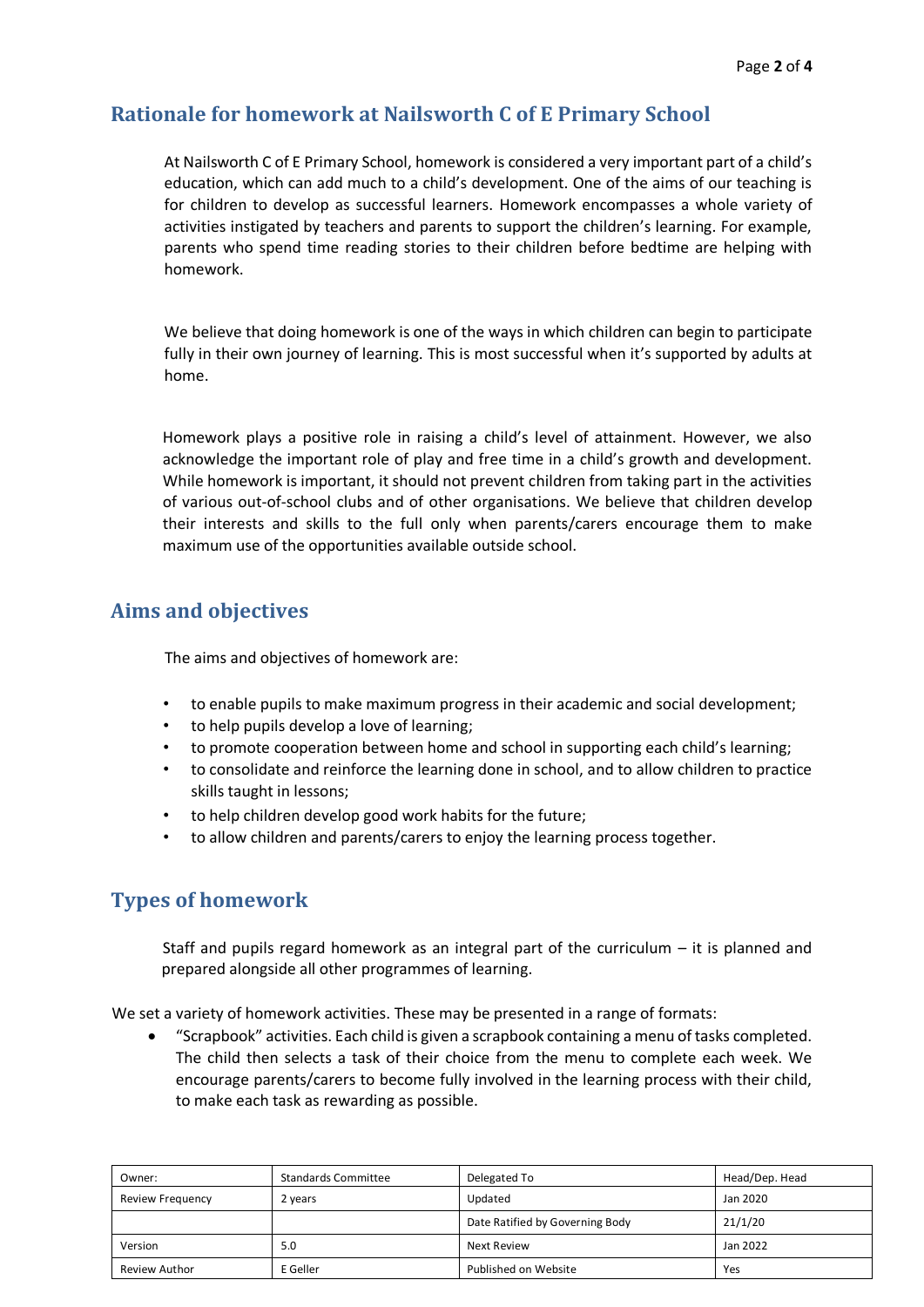- Online activities, such as "Maths Rockstars".
- Written activities.
- Games to promote learning.

In addition, each Key Stage sets homework.

In the **Early Years Foundation Stage and at Key Stage 1** we give children books to take home and read with their parents/carers. We offer guidance on achieving the maximum benefit from time spent reading with their child.

We also ask **Key Stage 1** children to learn spellings or mathematical tables as part of their homework. When we ask children to study a topic, or to research a particular subject, we encourage children to use not only school books but also the local library, as well as the Internet.

At **Key Stage 2** we continue to give children the sort of homework activities outlined in the previous paragraph and we expect the children to consolidate and reinforce the learning done in school through practice at home. We also set homework as a means of helping the children to revise for examinations, as well as to ensure that prior learning has been understood, specifically in Year 6.

Homework is marked and/or feedback is given in a variety of age appropriate ways. Homework completed well is acknowledged and praised. Each class has their own reward system for homework which is available from the class teacher. There may be issues arising from the work, which the teacher will follow up in lesson time. Children who haven't completed their homework will be encouraged to complete it at school.

### **Inclusion and homework**

At Nailsworth C of E Primary School, we set homework for all children as a normal part of school life. We ensure that all children can contribute in a positive way. We value and celebrate the cultural diversity of our pupils and their families, and we appreciate the enrichment that this brings.

### **The role of parents/carers**

Parents and carers have a vital role to play in their child's education and homework is an important part of this process. We ask parents/carers to encourage their child to complete the homework tasks that are set. We invite them to help their children as and when they feel it to be necessary, to provide them with the sort of environment that allows children to do their best. Parents/carers can support their child by providing a good working space at home, by enabling their child to visit the library regularly and by discussing the work that their child is doing.

| Owner:                  | <b>Standards Committee</b> | Delegated To                    | Head/Dep. Head |
|-------------------------|----------------------------|---------------------------------|----------------|
| <b>Review Frequency</b> | 2 years                    | Updated                         | Jan 2020       |
|                         |                            | Date Ratified by Governing Body | 21/1/20        |
| Version                 | 5.0                        | Next Review                     | Jan 2022       |
| Review Author           | E Geller                   | Published on Website            | Yes            |